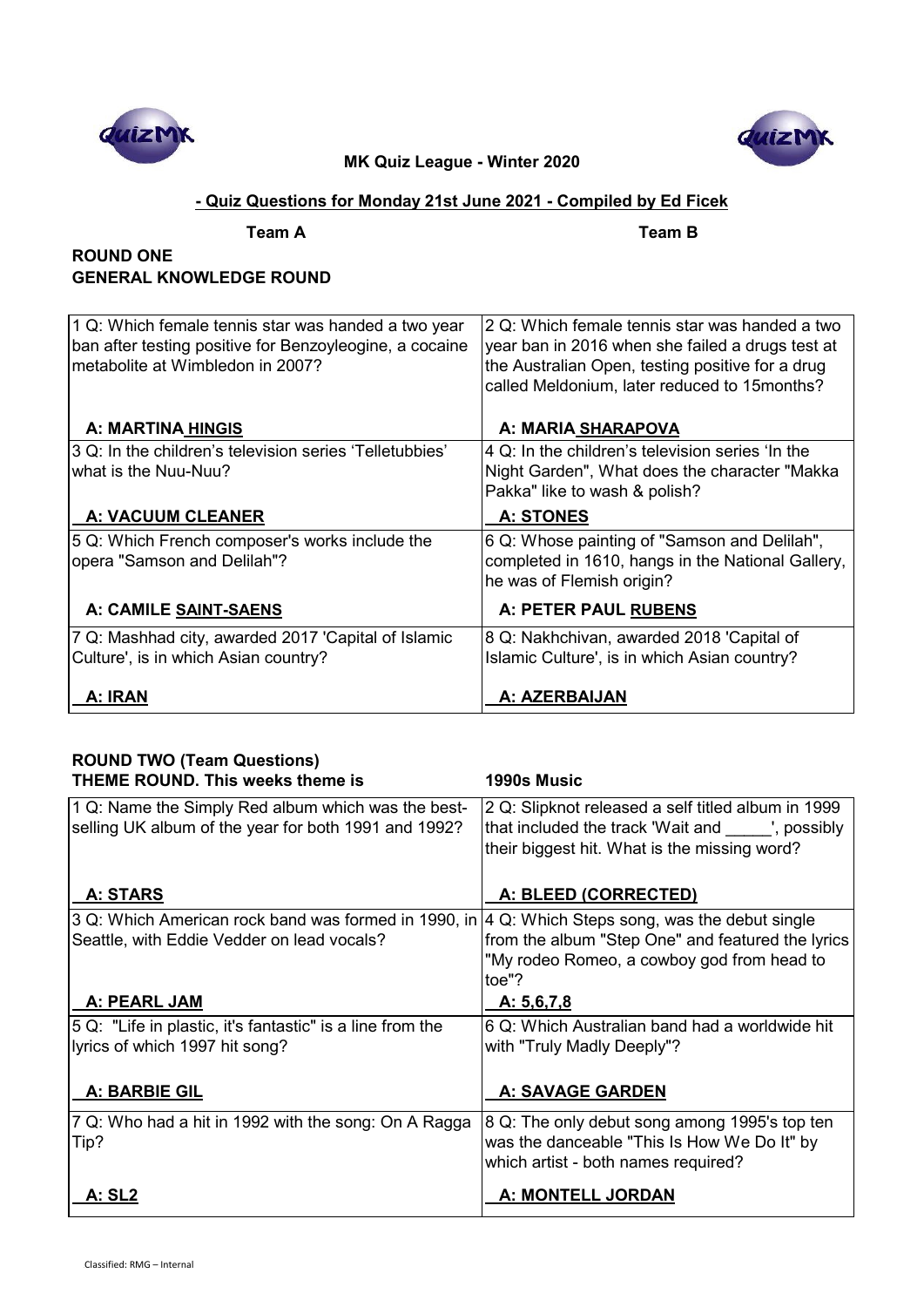



### **- Quiz Questions for Monday 21st June 2021 - Compiled by Ed Ficek**

**Team A Team B**

**INDIVIDUALS CHOICE ROUND - QM - READ CATEGORIES OUT TO PLAYERS TO BE CHOSEN**

### **The Categories are:-**

**ROUND THREE** 

| 1 & 2 Which Year                                                                                                                                                                                        | 3 & 4 Nursery Rhymes                                                                                                                                                                                                     |  |
|---------------------------------------------------------------------------------------------------------------------------------------------------------------------------------------------------------|--------------------------------------------------------------------------------------------------------------------------------------------------------------------------------------------------------------------------|--|
| 5 & 6 Human Body                                                                                                                                                                                        | 7 & 8 Jazz                                                                                                                                                                                                               |  |
| 1 Q: Which year did these events occur: Netherlands<br>becomes the first country in the world to make same-sex<br>marriage legal, Wikipedia launched, Goran Ivanišević<br>beats Pat Rafter at Wimbledon | 2 Q: Which year did these events occur: Charles and<br>Diana divorced, Publication of the Scott report (Arms to<br>Iraq), Massacres at Dunblane and Tasmania, New<br>Severn bridge opened.                               |  |
| A: 2001                                                                                                                                                                                                 | A: 1996                                                                                                                                                                                                                  |  |
| 3 Q: Which Nursery Rhyme is being described here<br>"Spotted insect urged to return to its domicile as infants<br>at risk"?                                                                             | 4 Q: Which Nursery Rhyme is being described here<br>"Awkward young female is quizzed as to her floral<br>arrangements"?                                                                                                  |  |
| A: LADYBIRD LADYBIRD FLY AWAY HOME                                                                                                                                                                      | A: MARY MARY QUITE CONTRARY                                                                                                                                                                                              |  |
| 5 Q: In which part of the human body would you find the<br><b>Brachial Artery?</b>                                                                                                                      | 6 Q: In which part of the human body would you find the<br>Carotid Artery?                                                                                                                                               |  |
| A: ARM (UPPER ARM)                                                                                                                                                                                      | A: NECK                                                                                                                                                                                                                  |  |
| 7 Q: Although a great singer, Which instrument was<br>played by jazzman Jack Teagarden (1905-64)?                                                                                                       | 8 Q: Which instrument was played by Jazz man<br>"Coleman Hawkins" (1904-69)?                                                                                                                                             |  |
| <b>A: TROMBONE</b>                                                                                                                                                                                      | <b>A: SAXOPHONE</b>                                                                                                                                                                                                      |  |
| <b>ROUND FOUR</b><br>PICK A LETTER. Surnames only for individuals :<br>The letter will be given in the question                                                                                         |                                                                                                                                                                                                                          |  |
| 1 Q: In computing, beginning with the letter "U" which<br>free open-source operating system first released in<br>2004, was named after a Southern African philosophy of<br>"humanity to others"?        | 2 Q: With surname beginning with "H" - Which<br>American composer's works include the scores for two<br>Star Trek films, as well as the best-selling orchestral<br>film soundtrack of all time, James Cameron's Titanic? |  |
| <b>A: UBUNTU</b>                                                                                                                                                                                        | <b>A: JAMES HORNER</b>                                                                                                                                                                                                   |  |
| 3 Q: With letter "B" - What is the name of the tour guide,                                                                                                                                              | 4 Q: The regional delicacy godcakes are most often                                                                                                                                                                       |  |
| on the Channel 4 TV programme "Coach Trip"?                                                                                                                                                             | linked to which English city beginning with letter "C"?                                                                                                                                                                  |  |

| A: BRENDAN                                                                                                 | <b>A: COVENTRY</b>                                      |
|------------------------------------------------------------------------------------------------------------|---------------------------------------------------------|
| 5 Q: With surname beginning with letter "W" - Who wrote 6 Q: What letter "R" is the name for a traditional |                                                         |
| the 1998 novel Filth?                                                                                      | Moroccan house with central atrium courtyard/garden?    |
|                                                                                                            |                                                         |
| <b>A: IRVINE WELSH</b>                                                                                     | A: RIAD                                                 |
| 7 Q: What letter "N" is the Japanese name for edible                                                       | 8 Q: Which cricketer with surname beginning with letter |
| seaweed species of the red algae genus Pyropia?                                                            | "M" scored the first century in the IPL in 2008?        |
|                                                                                                            |                                                         |

A: NORI **A: NORI A: BRENDAN MCCULLUM**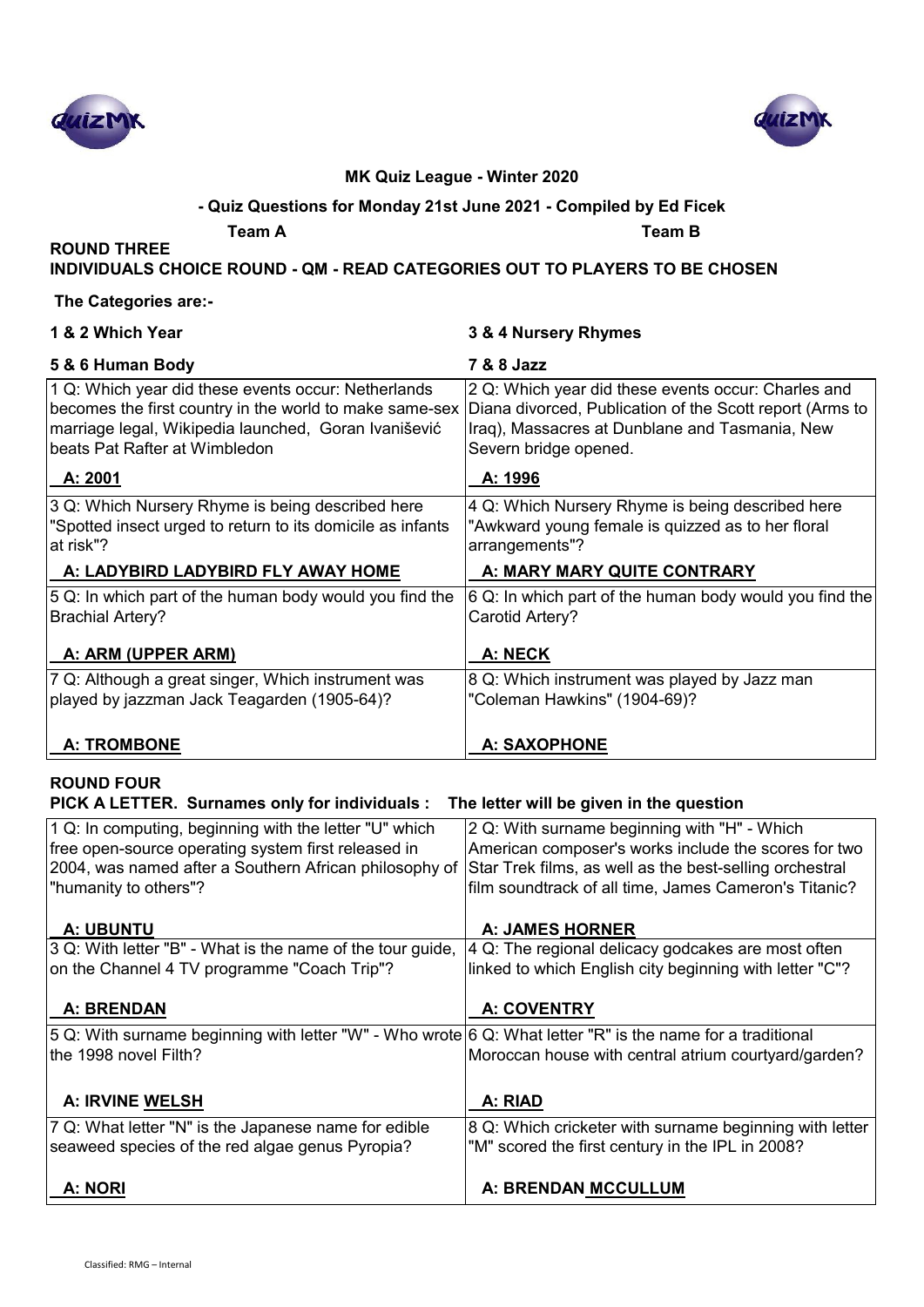

## **- Quiz Questions for Monday 21st June 2021 - Compiled by Ed Ficek**

**Team A Team B**

## **ROUND FIVE (Team Questions)**

| THEME ROUND. This weeks theme is                                                                      | <b>How Many - Sport</b>                           |
|-------------------------------------------------------------------------------------------------------|---------------------------------------------------|
| 1 Q: How many players are eligible to shoot for goal                                                  | 2 Q: How many times is the water jump jumped in   |
| Ion a netball team                                                                                    | the 3000 metres steeplechase?                     |
| <u>A: 2</u>                                                                                           | A: 7                                              |
| 3 Q: How many innings do a baseball team usually                                                      | 4 Q: How many gears does a speedway bike          |
| play?                                                                                                 | have?                                             |
| A:9                                                                                                   | A: 1                                              |
| 5 Q: How many stages are there in this year's Tour de 6 Q: How many teams are there altogether in the |                                                   |
| lFrance?                                                                                              | NFL in the USA?                                   |
| A: 21                                                                                                 | A: 32                                             |
| 7 Q: How many points does a driver receive for                                                        | 8 Q: After how many games are the balls           |
| finishing third in a current Formula One race?                                                        | changed for the first time in professional tennis |
|                                                                                                       | matches?                                          |
| <u>A: 15</u>                                                                                          | A: 7 (It is then after every 9)                   |
|                                                                                                       |                                                   |

**HALF TIME!**

# **ROUND SIX ( TEAM QUESTIONS )**

**BLOCKBUSTERS ROUND: The Letters will be given in the question**

| 1 Q: With letters "TB" - Which British chain of over 40<br>restaurants, serving Caribbean-themed food, opened<br>its first site in 2010, at The Hub in Central Milton<br>Keynes?                                          | 2 Q: With letters "MAODL" - Telling the story of<br>how Harold killed his father Albert at their home<br>address, which 2005 stage play was a spin-off of<br>the TV series Steptoe And Son?                   |
|---------------------------------------------------------------------------------------------------------------------------------------------------------------------------------------------------------------------------|---------------------------------------------------------------------------------------------------------------------------------------------------------------------------------------------------------------|
| A: TURTLE BAY                                                                                                                                                                                                             | A: MURDER AT OIL DRUM LANE                                                                                                                                                                                    |
| 3 Q: With letters "TCOO" - Which 1764 novel by<br>Horace Walpole is generally regarded as the first<br>gothic novel?                                                                                                      | 4 Q: Jason Lee Scott, Trini Kwan, Zack Taylor,<br>Kimberly Ann Hart, Billy Cranston and Tommy<br>Oliver are the original characters in which<br>colourful crime-fighting organisation - with letters<br>"PR"? |
| A: THE CASTLE OF OTRANTO                                                                                                                                                                                                  | <b>A: POWER RANGERS</b>                                                                                                                                                                                       |
| 5 Q: With letters "TB" - In which 1981 film did John                                                                                                                                                                      | 6 Q: With letters "GTO" - Who was the first                                                                                                                                                                   |
| Cleese play the legendary figure Robin Hood?                                                                                                                                                                              | historically recognized ruler of Denmark?                                                                                                                                                                     |
| <b>A: TIME BANDITS</b>                                                                                                                                                                                                    | A: GORM THE OLD                                                                                                                                                                                               |
| 7 Q: With letters "TBB" - Based on a Patrick Mc Cabe<br>novel which award winning 1997 film follows the dark<br>fantasies of 12 year old Francie Brady in an Irish<br>border town until they reach a gruesome conclusion? | 8 Q: In the 1994 movie, what book with letters<br>"CG" did Forrest Gump always carry in his<br>briefcase?                                                                                                     |
| A: THE BUTCHER BOY                                                                                                                                                                                                        | A: CURIOUS GEORGE                                                                                                                                                                                             |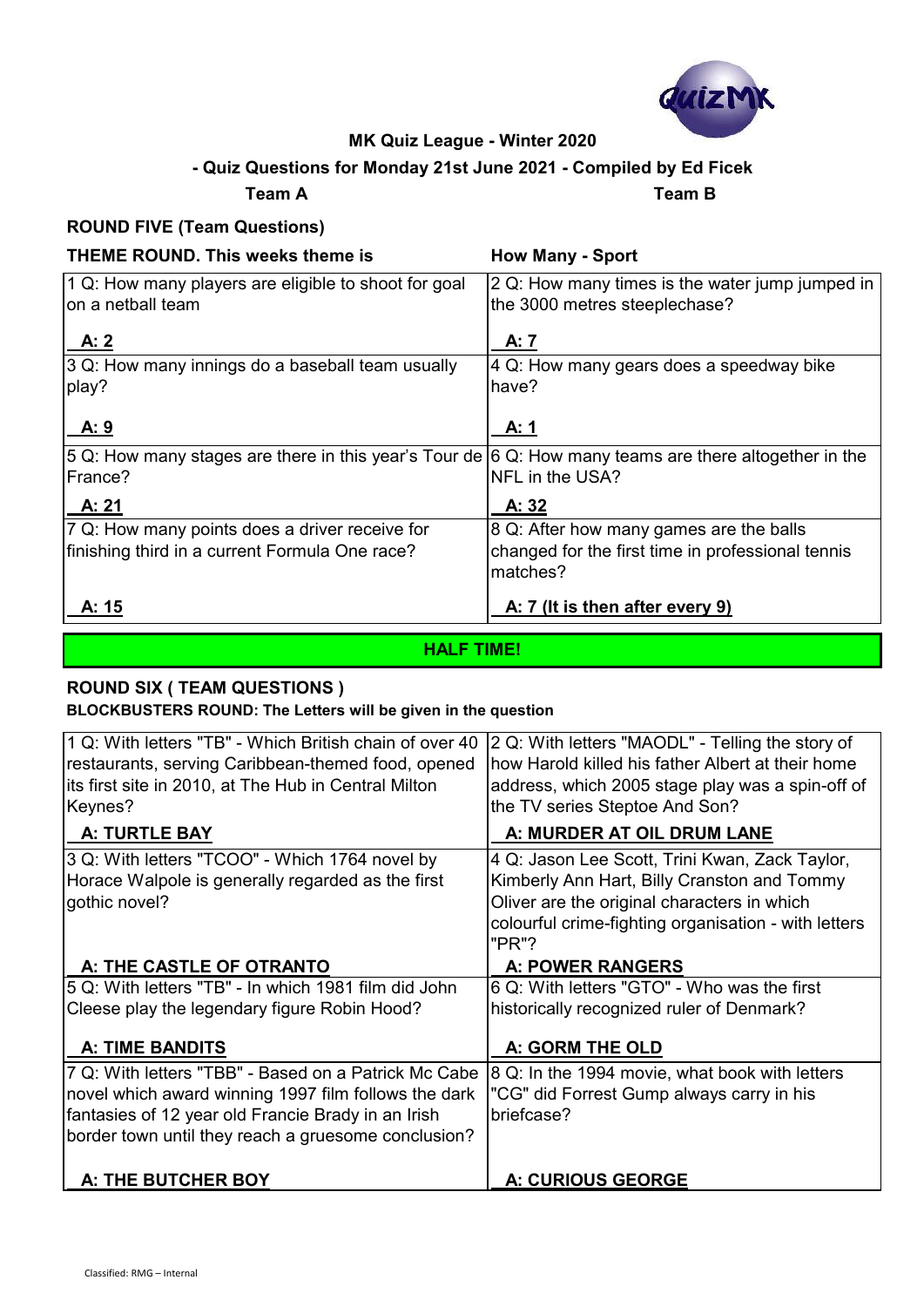



### **- Quiz Questions for Monday 21st June 2021 - Compiled by Ed Ficek**

**Team A Team B**

# **ROUND SEVEN**

### **THEME ROUND. This weeks theme is Around Europe**

| 1 Q: Which Swedish city is the headquarters of Volvo?                                                                      | 2 Q: Reinhard Heydrich the high ranking German<br>Nazi was assassinated in 1942 in which European                               |
|----------------------------------------------------------------------------------------------------------------------------|---------------------------------------------------------------------------------------------------------------------------------|
|                                                                                                                            | capital city?                                                                                                                   |
| <b>A: GOTHENBURG</b>                                                                                                       | <b>A: PRAGUE</b>                                                                                                                |
| 3 Q: Which was the first former Soviet republic to declare<br>independence from the Soviet Union?                          | 4 Q: Which European Capital city in 1985 became the<br>first European Capital of Culture?                                       |
| A: LITHUANIA                                                                                                               | A: ATHENS                                                                                                                       |
| 5 Q: Which Central European country has been a leading water<br>polo power winning medals at 9 Olympic Games from 1948-80? | 6 Q: In which country could you visit the 138 metre<br>deep Macocha Gorge, the deepest of its kind in<br><b>Central Europe?</b> |
| A: HUNGARY                                                                                                                 | A: CZECH REPUBLIC                                                                                                               |
| 7 Q: Apart from Wales, which other small European country is                                                               | 8 Q: In which small European country would you find                                                                             |
| the only one to have a dragon on its flag?                                                                                 | the parishes Encamp, Canillo and Ordino, three of the<br>seven parishes in total?                                               |
| A: MALTA                                                                                                                   | A: ANDORRA                                                                                                                      |

### **ROUND EIGHT**

### **INDIVIDUALS CHOICE ROUND - QM - READ CATEGORIES OUT TO PLAYERS TO BE CHOSEN**

### **The Categories are:-**

| 1 & 2 Rugby Union                                                                                                                      | 3 & 4 Medicine                                                                                   |
|----------------------------------------------------------------------------------------------------------------------------------------|--------------------------------------------------------------------------------------------------|
| 5 & 6 Composers                                                                                                                        | 7 & 8 Capitals                                                                                   |
| 1 Q: Name the city where the Munster rugby union club play the<br>majority of their home games.                                        | 2 Q: Name the city where the Connacht rugby union<br>club play the majority of their home games. |
| <b>A: LIMERICK</b>                                                                                                                     | A: GALWAY                                                                                        |
| 3 Q: What is the name of the alternative medicine involving<br>applying pressure to the feet and hands?                                | 4 Q: What is the name of the alternative medicine that<br>uses essential oils?                   |
| A: REFLEXOLOGY                                                                                                                         | A: AROMATHERAPY                                                                                  |
| 5 Q: What composer wrote a symphony in which the musicians<br>stop playing one by one and leave the stage until only two are<br>lleft? | 6 Q: Which composer's Sixth Symphony features the<br>ringing of cowbells offstage?               |
| A: JOSEF HAYDN                                                                                                                         | A: GUSTAV MAHLER                                                                                 |
| 7 Q: What is the capital of South Sudan?                                                                                               | 8 Q: What is the capital of Burundi?                                                             |
| A: JUBA                                                                                                                                | A: GITEGA (CHANGED FROM BUJUMBURA IN<br>2018)                                                    |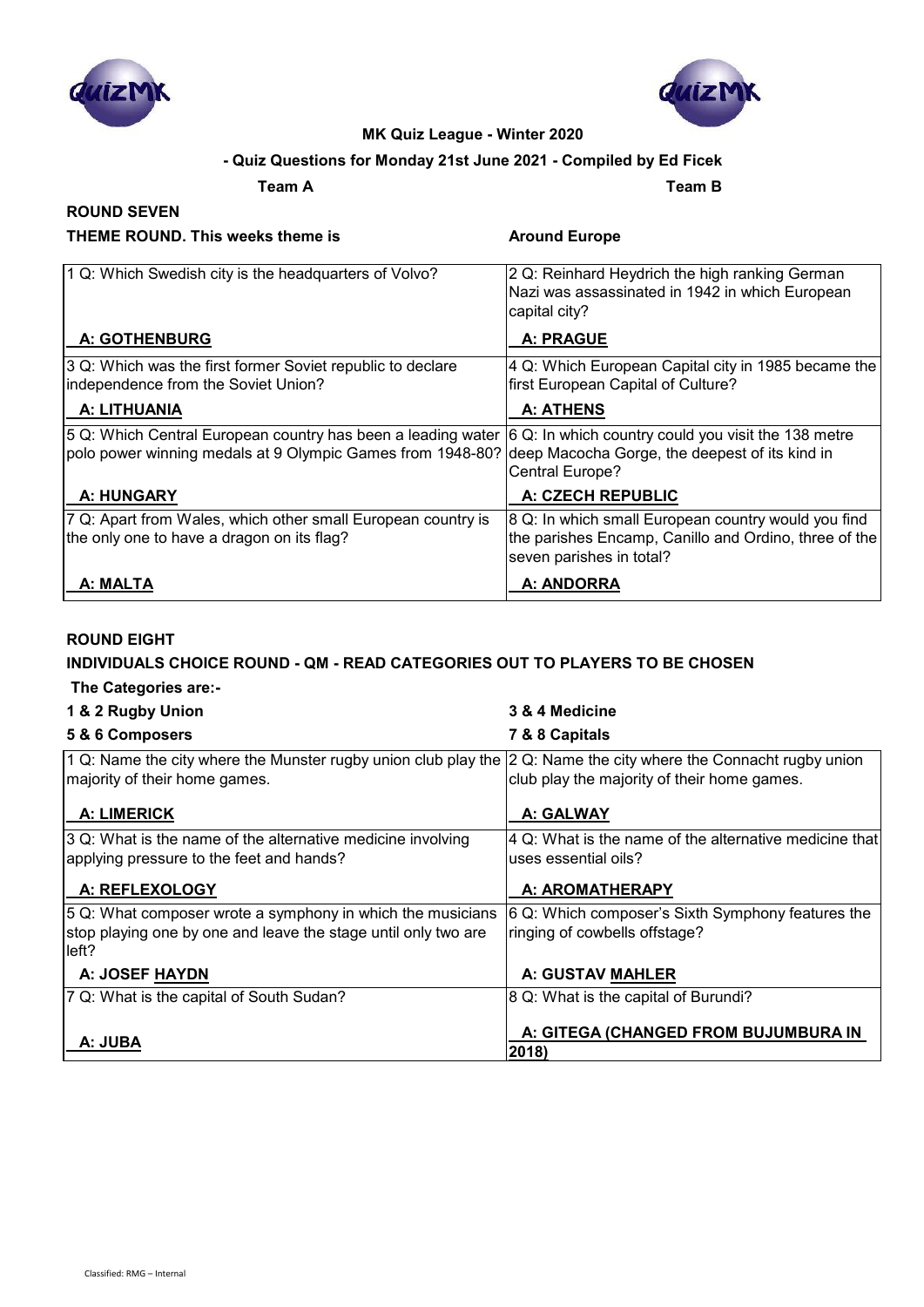



**Team A Team B - Quiz Questions for Monday 21st June 2021 - Compiled by Ed Ficek**

| <b>ROUND NINE</b>                                                                                                                                                                                     |                                                                                                                                             |
|-------------------------------------------------------------------------------------------------------------------------------------------------------------------------------------------------------|---------------------------------------------------------------------------------------------------------------------------------------------|
| <b>THEME ROUND. This weeks theme is</b>                                                                                                                                                               | <b>MEDALS</b>                                                                                                                               |
| 1 Q: The Fields medal is awarded for achievers in<br>which discipline, for which there is no Nobel prize?                                                                                             | 2 Q: What shape is the highest US military<br>award, the Medal of Honor?                                                                    |
| <b>A: MATHEMATICS</b>                                                                                                                                                                                 | A: STAR SHAPED                                                                                                                              |
| 3 Q: His nations only Olympic medallist. Which<br>Namibian sprinter won silver medals in the Men's<br>100 and 200 metres at both the 1992 and 1996<br><b>Summer Olympics?</b>                         | 4 Q: Nicknamed "The Pitball" after his<br>aggressive performances, Gary Medel plays<br>football for which South American country?           |
| A: FRANKIE FREDERICKS                                                                                                                                                                                 | A: CHILE                                                                                                                                    |
| 5 Q: The Medal of Honor series of computer<br>games was developed Dreamworks Interactive<br>and published by which company?                                                                           | 6 Q: Which is the second highest award of the<br>United Kingdom honours system?                                                             |
| A: EA (OR ELECTRONIC ARTS)                                                                                                                                                                            | <b>A: GEORGE CROSS</b>                                                                                                                      |
| 7 Q: Which writer (1934-) has won the Carnegie<br>Medal (1967) and Guardian Medal (1968)? His<br>notable works include The Weirdstone of<br>Brisingaman, The Moon of Gomrath, and The Owl<br>Service. | 8 Q: What is the official name of the award for<br>bravery given by the charity PDSA and popularly<br>known as the animals' Victoria Cross? |
| A: ALAN GARNER                                                                                                                                                                                        | <b>A: THE DICKIN MEDAL</b>                                                                                                                  |

### **ROUND TEN GENERAL KNOWLEDGE ROUND**

| 1 Q: Which future pop/film star played Beth       | 2 Q: Which future pop star played Felicity Scully                           |
|---------------------------------------------------|-----------------------------------------------------------------------------|
| Brennan in Neighbours, later starring in the film | in Neighbours and hit hits with "Kiss-Kiss" and                             |
| Johnny English with Rowan Atkinson?               | "Naughty Girl"?                                                             |
| A: NATALIE IMBRUGLIA                              | A: HOLLY VALANCE                                                            |
| 3 Q: Mark Calloway is the real name of which      | 4 Q: James Hellwig is the real name of which                                |
| legendary WWE wrestler?                           | legendary WWE wrestler?                                                     |
| <b>A: THE UNDERTAKER</b>                          | A: ULTIMATE WARRIOR - (PROMPT ON<br><b>WARRIOR AS THIS WAS WCW NOT WWE)</b> |
| 5 Q: Hinnonmaki Red, Whinhams Industry and        | 6 Q: Boyne, Killarney and Heritage are all                                  |
| Invicta are all varieties of which fruit?         | varieties of which fruit?                                                   |
| A: GOOSEBERRY                                     | <b>A: RASPBERRY</b>                                                         |
| 7 Q: Which poet laureate wrote the poem "The      | 8 Q: Which poet laureate wrote the poem "The                                |
| Thought Fox" and "Birthday Letters"?              | Everlasting Mercy" and "Sea Fever"?                                         |
| A: TED HUGHES                                     | <b>A: JOHN MASEFIELD</b>                                                    |